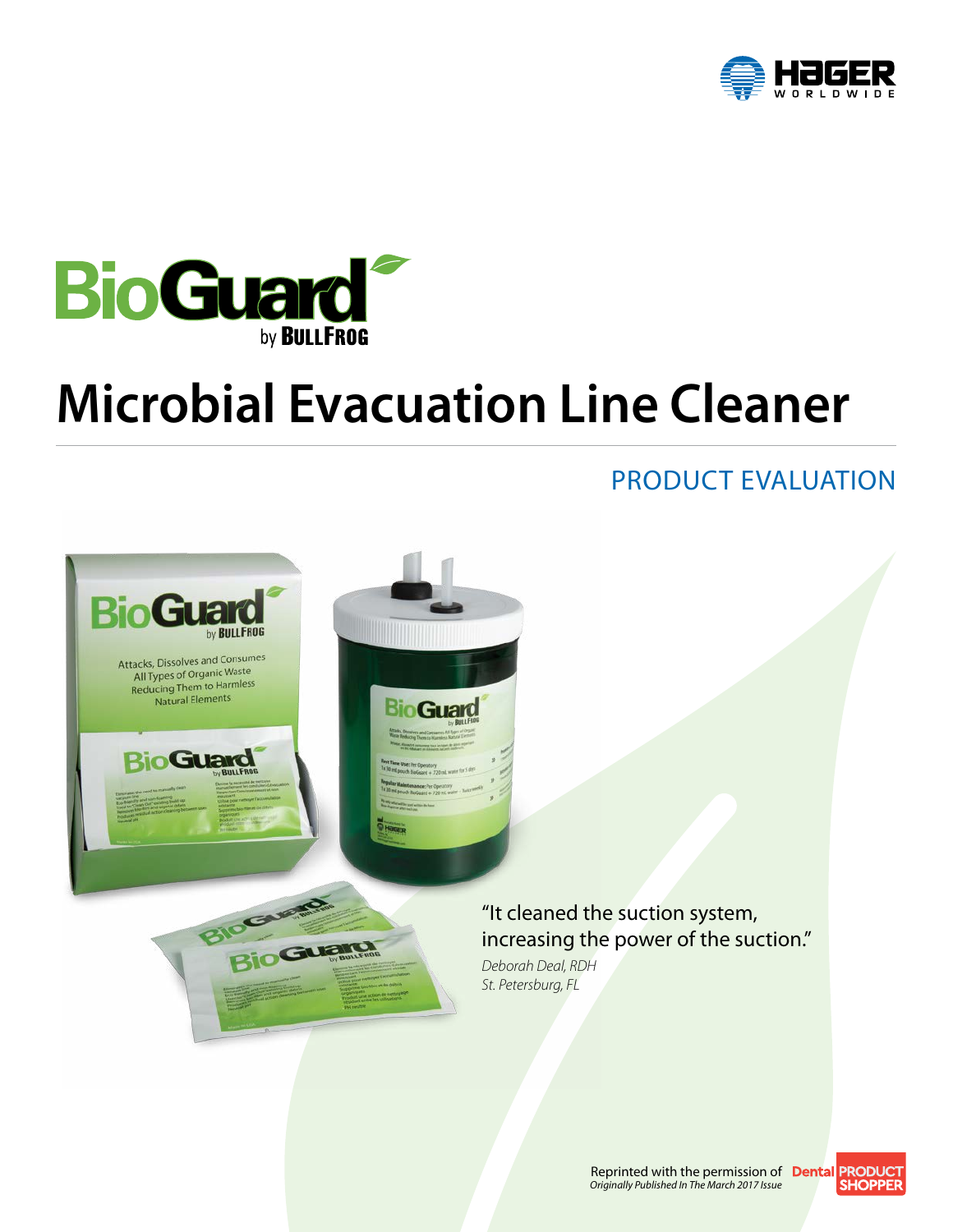









It cleaned the suction system, increasing the power of the suction.

*Deborah Deal, RDH St. Petersburg, FL*





Twice-weekly usage is helpful versus more frequent requirements.

*Michael Stanley, EFDA Sarasota, FL*



Our office used to smell after we ran the lines, and now it doesn't.

*Sandra Hersey, RDH Burlington, MA*



HAGER WORLDWIDE

## **BioGuard Microbial Evacuation Line Cleaner** *With its bacterial enzymes that provide residual cleaning action, BioGuard works*

*continually—even between cleanings—to provide maximum suction.*

Let's face it, dental evacuation lines are dirty and smelly. They clog easily, and their daily maintenance is a time-consuming task. Some dental professionals have sought to overcome

that challenge by using a product that effectively cleans and disinfects lines while

performance. Michael Stanley, an Expanded Functions Dental Assistant (EFDA) who recently took part in the Dental Product Shopper evaluation of Hager Worldwide's BioGuard Evacuation Line Cleaner, discovered

saving time and improving suction

that the product met those demands.



Stanley found that BioGuard was efficient, quicker, and safer for equipment, and left suction lines clean. He liked the "pleasant odor" and noticed the aspirator trap was not as full after using the cleaner. Stanley also said he saved time, since no mixing was required, and he only had to use the cleaner twice a week. "It was more efficient to use the small volume of liquid for each treatment room," he added. After using BioGuard in his operatories for 4 weeks, Stanley concluded, "I think that over time, the enzymatic and biological nature will help aspirator systems last longer than chlorine-based systems."

### Packaging, Dispensing, Mixing

BioGuard comes in premeasured 30 mL packages for easy dispensing. The water fill line on the tip-and-pour dispenser is clearly marked at 720 mL for easy mixing.

"I like the individual packets that mixed easily with water," Deborah Deal shared. Sherry Morrissey agreed, calling it very easy to mix. Morrissey added, "I liked how it shows you how much water to add on the container. With our previous cleaner, we have to guess how far to fill the bucket with water." Hygienist Sandra Hersey described the container as nice and compact, while Jessica Raymond-Allbritten said she would like to see a larger container.

### Improved Suction and Reduced Odor

BioGuard's bacterial enzymes provide continuous residual action for the entire evacuation line system. The biodegradable, non-foaming formula removes debris, buildup, and biofilm from the vacuum lines while eliminating odors. Without the debris, vacuum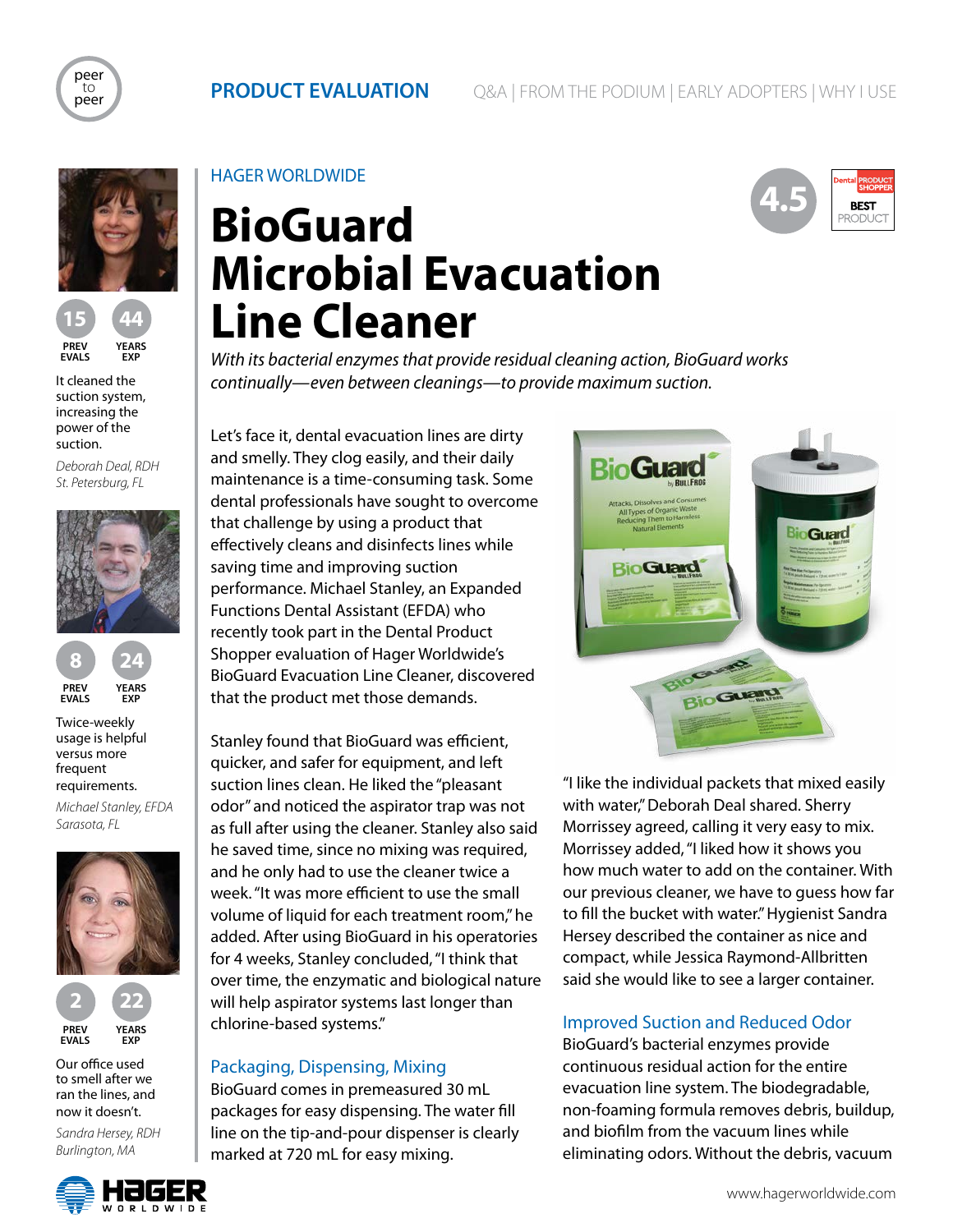takeaways • Removes debris in dental unit vacuum lines

• Reduces buildup in traps

• Leaves a fresh, pleasant scent • Easy to dispense in single packets

• Saves time—only need to use twice a week



*Sherry Morrissey, RDH Grand Forks, ND*

### **" IT REMOVED THE STICKY FLUORIDE VARNISH FROM MY VACUUM LINES."**

line suction is improved, saving time and extending the life of the vacuum pump. "I had a noticeable improvement in my operatory," Deal said after using BioGuard. "One operatory had 2 HVE lines with one barely functioning. It now has great suction," she added. Nancy Shepard noted improved strength of suction while Ellen Ford called the formula very efficient at cleaning out buildup. Hygienist Kristi Evansen said one of their hygiene rooms always had a large buildup of pumice in the trap. "I actually would have to scoop it out with a spatula, and it smelled horrible even though I had a mask on," she shared. "This product seemed to eliminate most of it, so there was much less in the trap when it was changed."

"The smell was pleasant, like Ivory soap," noted Evansen, and Darin Throndson lauded the fresh scent after use. Ford called the smell "somewhat strong," while Amy Sherman remarked, "We even liked the smell; the stuff we use really stinks."

### Time Savings and Ease of Use

One of the greatest benefits of BioGuard is less time spent on maintenance, according to the



manufacturer, as it only needs to be used twice a week instead of daily. Stanley, who said he is always looking for an easier, equipmentfriendly aspirator system cleaning, called the product "very quick" and was pleased with the twice-weekly usage. Shepard agreed and said BioGuard improved her office's efficiency because of the less frequent use, improved strength of suction, and the ease of mixing.

"It was easy to use, and we felt like it did a great job," Sherman reported. When asked what she liked best, Evansen said it was the speed with which the system worked to draw the solution from the container. Hersey noted that her previous product was

too bubbly and liked that BioGuard doesn't foam up, thus taking less time to prepare.

### Overall Satisfaction

When asked if she would purchase the product in the future, Morrissey said, "If there's a product available that can remove the sticky, gummy, fluoride varnish out of my vacuum lines like this product did, I would definitely buy it." Shepard called the product superior and added, "Eight people in our practice used the samples, and everyone preferred it to our current brand."

### FOR FREE INFORMATION: 800.328.2335

www.hagerworldwide.com